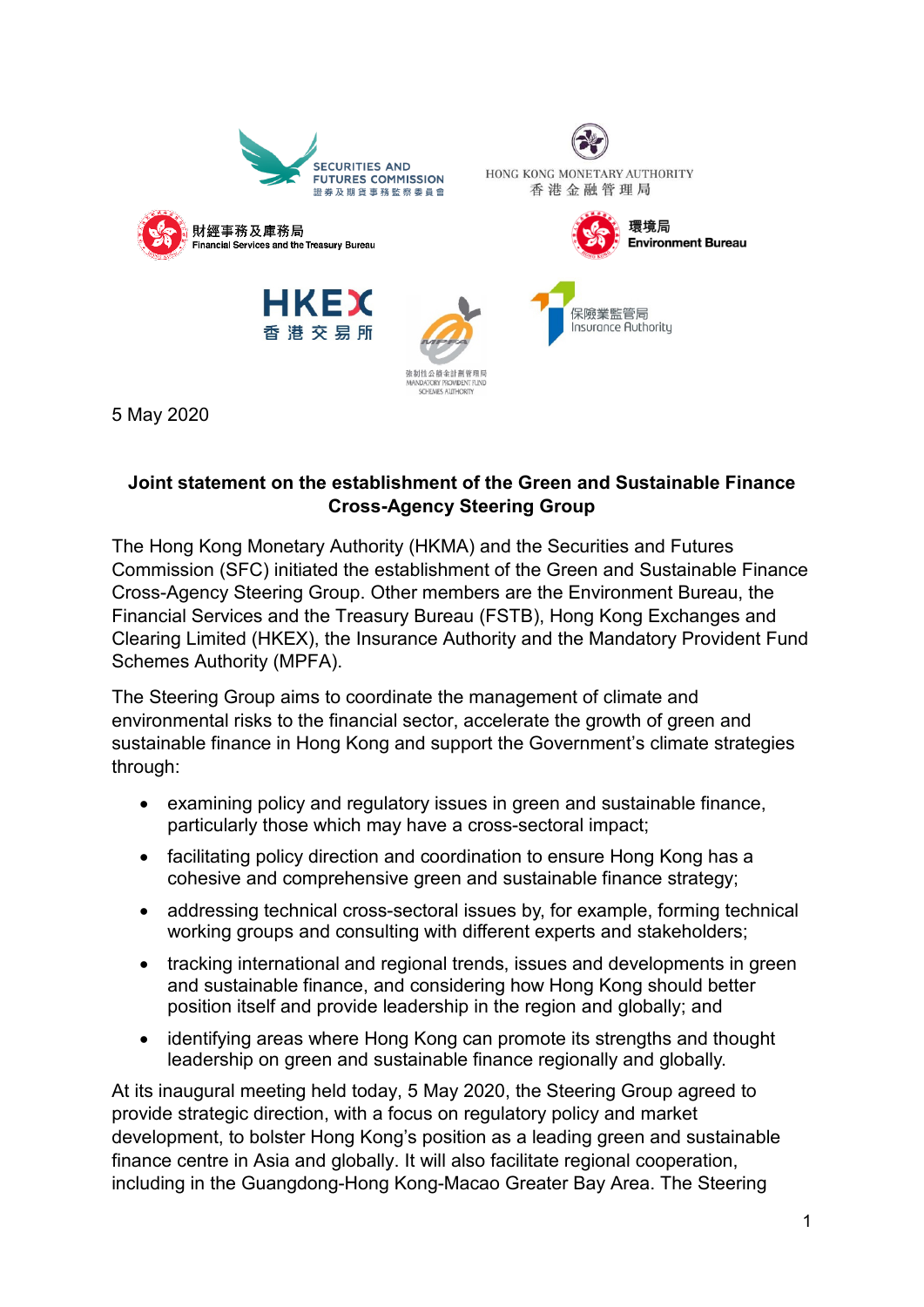Group has set up two work streams: to study and address cross-sectoral regulatory issues, and to coordinate cross-agency market development efforts.

# **Eddie Yue, Co-Chair of the Steering Group, Chief Executive, HKMA said:**

"Climate change is a source of financial risk impacting the entire financial sector and is highly relevant to our mandate. The transition will prompt structural adjustments to the global economy, bringing both risks and opportunities. As a premier international financial centre, Hong Kong can play a pivotal role in promoting sustainable development and powering the transition, especially in Asia. We must now act together. HKMA welcomes the opportunity to work collaboratively in this crossagency initiative."

# **Ashley Alder, Co-Chair of the Steering Group, Chief Executive Officer, SFC said:**

"Environmental and climate risks pose serious strategic challenges for businesses everywhere. The SFC is pleased to have initiated this Cross-Agency Steering Group to coordinate Hong Kong's green finance strategy and to enhance its leading role in the global effort to ensure that companies disclose the impact of climate change on their businesses and that asset managers integrate climate factors into their investment processes. This will enable investors to price financial assets accurately and identify those companies which have developed credible strategic responses to the environmental challenges they face."

# **KS Wong, Secretary for the Environment, Environment Bureau said:**

"The Environment Bureau supports the development of green finance in Hong Kong. Green finance does not only unleash capital for combating climate change and tackling environmental challenges, but can also foster our growth as a low carbon economy. We are pleased to be part of the Cross-Agency Steering Group driving green finance initiatives in Hong Kong and the Greater Bay Area. We look forward to working closely with other regulators in the Steering Group to build a better Hong Kong."

## **Christopher Hui, Secretary for Financial Services and the Treasury, FSTB said:**

"Building on Hong Kong's strengths as a global financial centre, we are committed to consolidating Hong Kong's position as a leading green and sustainable finance hub in the region and the world. The establishment of the Steering Group will elevate our ongoing cross-agency efforts to the next higher level. Working in concert with the Steering Group members, we will augment our policy support, enhance Hong Kong's visibility and raise our international profile in accelerating the growth of green and sustainable finance."

## **Laura M Cha, Chairman, HKEX said:**

"Sustainability will be a driving force of economic prosperity, financial resiliency and investment strategies in the decades to come. HKEX is committed to playing a significant role in helping to shape Hong Kong's green and sustainable policies and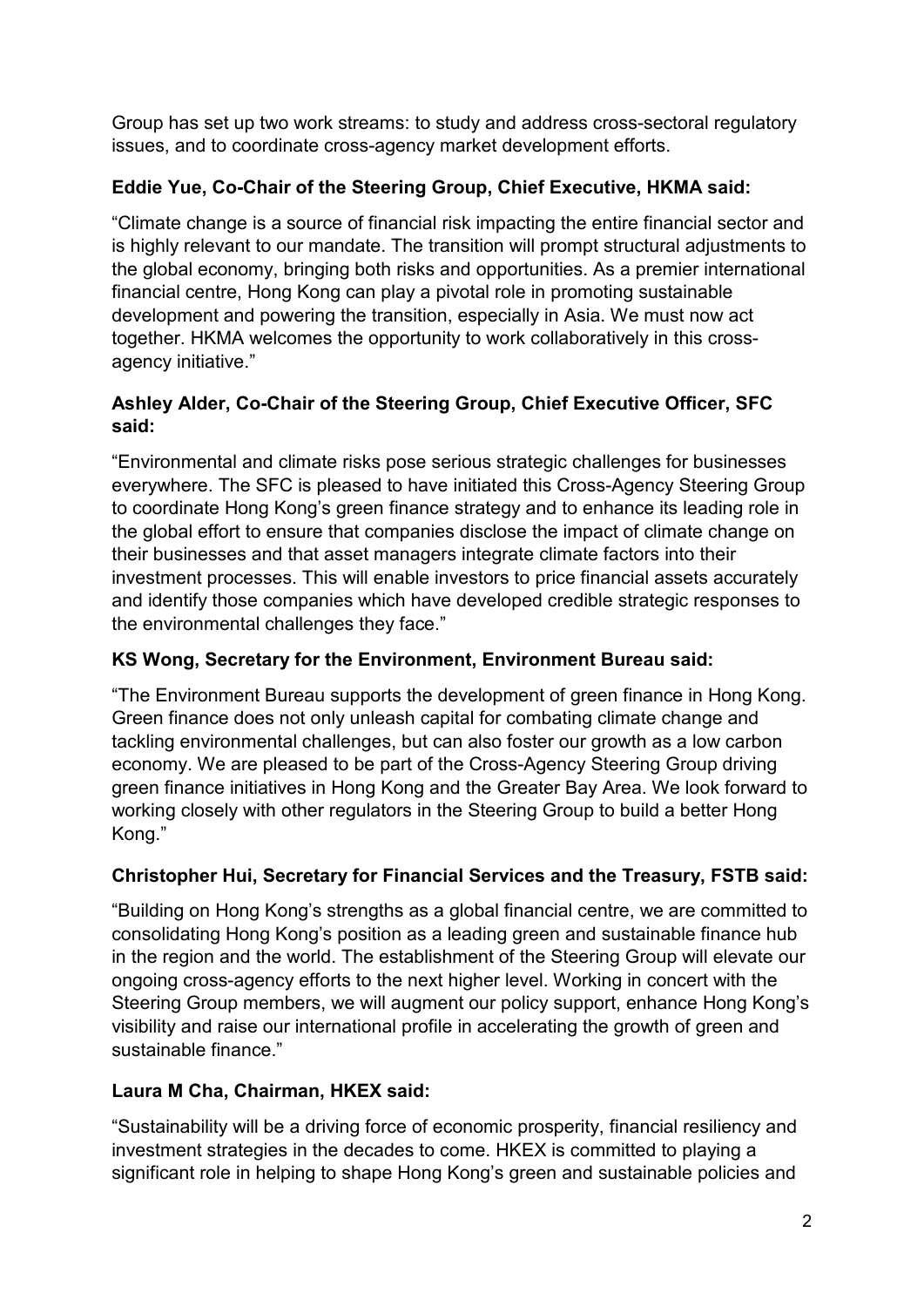programmes to ensure that Hong Kong remains a leader in Asia and globally in this important field. We are delighted to be working as part of this new Cross-Agency Steering Group to deliver meaningful and impactful results."

#### **Clement Cheung, Chief Executive Officer, Insurance Authority said:**

"The impact of climate change is increasingly being felt in all quarters, arousing concern among different stakeholders in the financial market. Insurers assist people and businesses to identify, analyse and mitigate their risk exposures, while serving a dual role as institutional investors which could shape the behaviour of asset owners and managers. The Insurance Authority is delighted to be able to participate in the Cross-Agency Steering Group, a piece of important infrastructure aimed at supporting Hong Kong in leveraging on its core strengths to thrive as a green and sustainable finance centre."

### **Alice Law, Deputy Chairman and Managing Director, MPFA said:**

"MPFA is delighted to join the Steering Group which provides a great forum to exchange ideas and work with fellow regulators on developing green taxonomy and relevant standards. With this forum, we anticipate to engage the wider working population on better understanding the importance of green finance and impacts of climate change and environmental factors on MPF investment."

#### **Initiators:**

- Hong Kong Monetary Authority
- Securities and Futures Commission

#### **Members:**

- Environment Bureau
- Financial Services and the Treasury Bureau
- Hong Kong Exchanges and Clearing Limited
- Insurance Authority
- Mandatory Provident Fund Schemes Authority